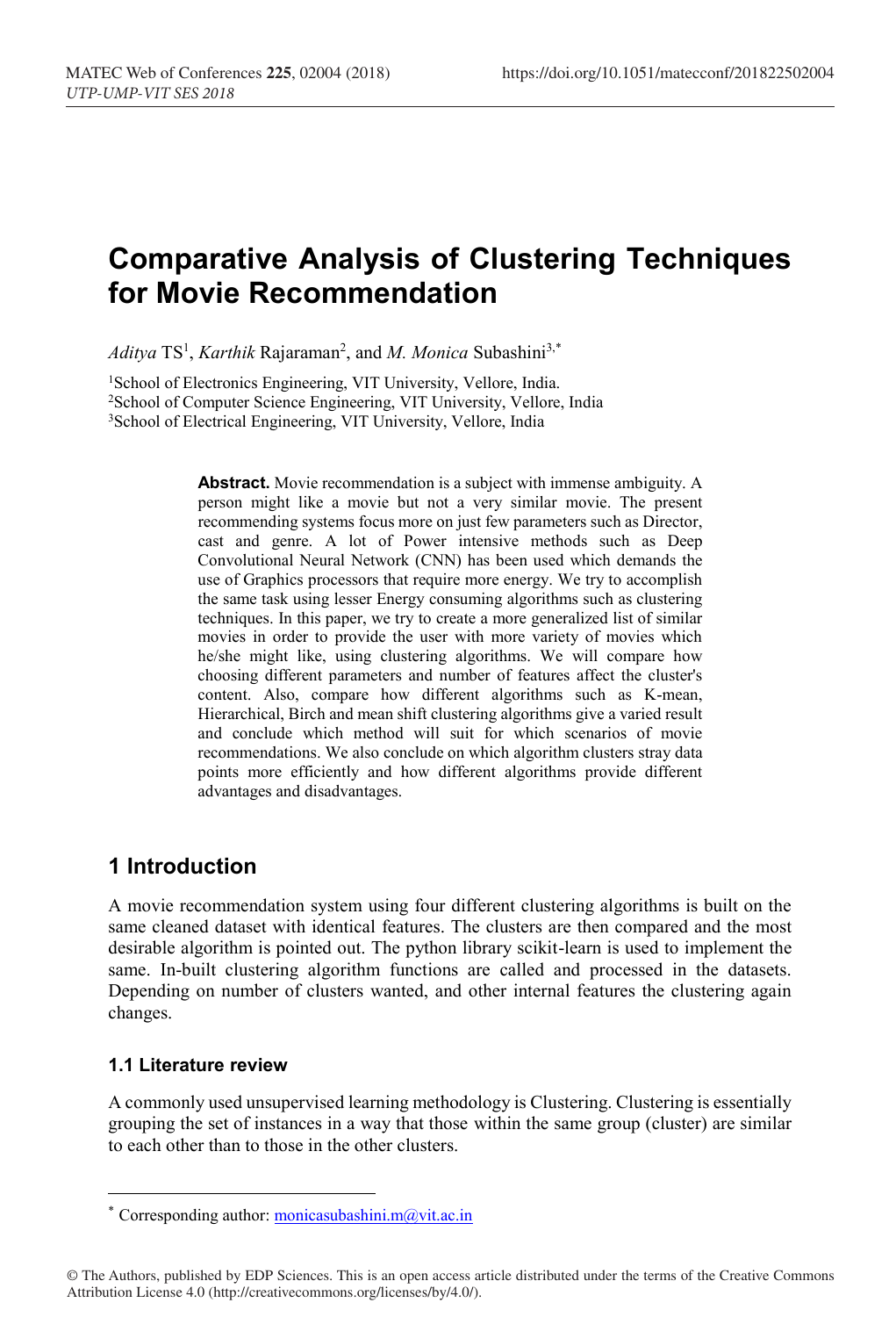A cluster therefore is defined as a collection of samples which are similar between them and are dissimilar to the samples belonging to other clusters. In reference [1], the use of clustering algorithm to surf through large data in order to search, scatter or gather them is vividly discussed. [2] Similarly discusses about the usage of hierarchical agglomerative clustering algorithms mainly for document retrieval. These can show us the idea of usage of clustering techniques and the scope of applications it holds. [4] Discusses how conventional distance based clustering algorithms are not suitable for Boolean based features and hence propose another algorithm to do the same. Reference [11] discusses Energy efficiency of running intensive CNN such as Deep CNN on CPUs and GPUs. It observes how simple clustering algorithms require lesser Energy than for Deep Learning Algorithms.

### **1.2 Proposed method**

We have used Euclidean distance based algorithms like K-means and have compared with clustering algorithms such as Agglomerative, Birch and Mean-shift techniques. The datasets are pre-processed, cleaned and fed into the algorithms to cluster them based on specific features. Selective features of the datasets are used and the significance in the similarities of the movies in cluster are studied. Here, no user fed input is compared with the output of the clusters just because of the ambiguity of the subject as discussed earlier in abstract.

### **1.3 Significance and novelty**

Using the Agglomerative, Birch and Mean-shift techniques for movie recommendation is a novel approach used for this application. The variety of feature combination used, introduces the user to a more variety of movies instead of restricting to specific set of similar movies. Similarity in movies are recognized on different aspects instead of focusing on specific attributes such as cast, director and genre. In this way, clustering is occurring in a broader perspective but yet with a good similarity within each other.

# **2 Clustering algorithms**

### **2.1 Agglomerative clustering**

The Agglomerative hierarchical clustering is a bottom-up clustering method wherein clusters have sub-clusters, which in turn have sub-clusters and so on where a traditional example of this could be the species taxonomy. Agglomerative hierarchical clustering begins with every single instance in a single cluster. The process involves construction of a distance matrix and combining the pair of clusters that have the shortest distance. Usage of different distance metrics for the purpose of measuring distances between clusters may give different results. Performing multiple experiments and comparing the results is recommended to support the veracity of the original results.

### **2.2 Birch clustering**

The Birch algorithm has two specifications, namely- the threshold and the branching factor. The branching factor limits the number of sub-clusters in a node. The threshold factor limits the distance between the entering sample and the existing sub-clusters. Birch Clustering involves building a tree which is referred to as the Characteristic Feature Tree (CFT). The dataset is eventually compressed into a set of Characteristic Feature nodes denoted as CF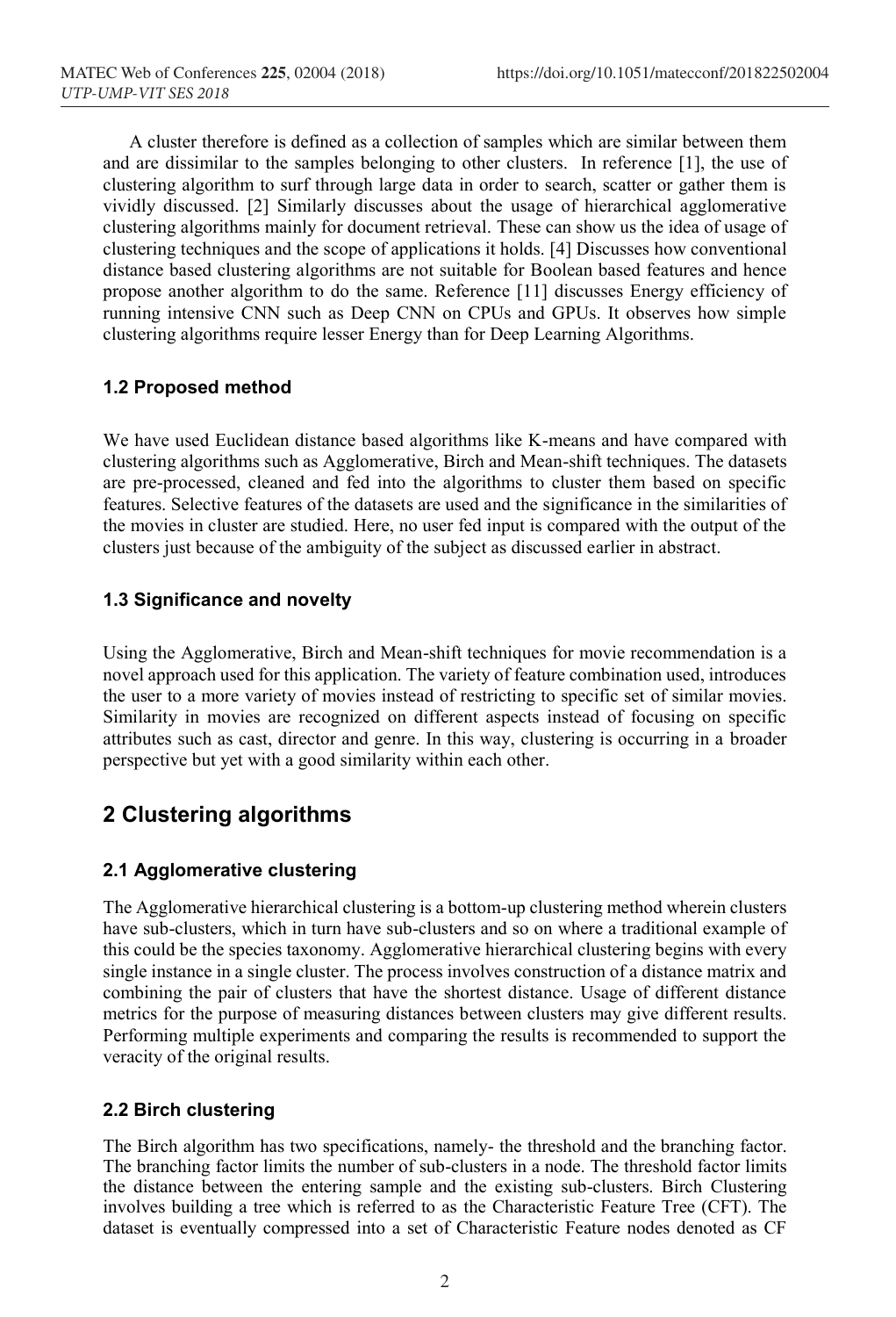Nodes. These CF Nodes have a number of sub-clusters - denoted by CF Sub-clusters. These CF Sub-clusters located in the non-terminal CF Nodes, can have CF Nodes as children

#### **2.3 K-means clustering**

The K-Means algorithm minimizes a criterion given as the sum of squares of intracluster distances and hence it clusters the data by distinguishing the samples into n groups of equal variance. This algorithm requires the number of clusters to be specified. K-means has been widely used various fields and across different applications owing to its capability to scale well to large datasets.

### **2.4 Mean shift clustering**

Mean Shift is non parametric iterative algorithm that is versatile and hence can be used for lot of purposes like finding modes, clustering etc. Mean shift is a procedure for finding the maxima of density function that is generated by the discrete sample data. We define a kernel function that determines the weights of samples for the iterative estimation of mean. The difference between the weighted mean and each of the sample is known as the mean shift and the algorithms repeats the estimation un-till this value converges.

# **3 Methodology**

### **3.1 Introduction**

**Dataset**: TMDB 5000 Movie Dataset by "The Movie Database" on kaggle.com Pre-processing: Cleaning/Pruning of the dataset: We loaded the movies dataset and removed all the fields which have irrelevant or invalid values (NaN). Then we also select the dominant features from the dataset that we wished to focus on. This enabled our study to be more efficient and avoid unwanted outputs in our final result. All the features were encoded into numbers so as to help the clustering process. We had to select two features to compare and cluster them into similar movies.

### **3.2 Implementation**

Python libraries sci-kit learn, matplotlib and pandas were used to code the clustering programs. Pre-processing, reading and cleaning of the datasets was done using pandas library. Inbuilt classes and function of sklearn was used to implement the different clustering techniques. Appropriate parameters and input features were plugged in to the functions of the clusters. Matplotlib helped us to provide appropriate scatter plots with the different feature combinations plot.

### **4 Clustering results**

The graphs are numbered 1 to 4 clockwise starting from title year vs IMDB score chart.

### **4.1 Agglomerative clustering**

The first graph gives a spread clustered result. It has taken a wide coverage of movies based on the features selected. The other clusters was been able to see when the color coding was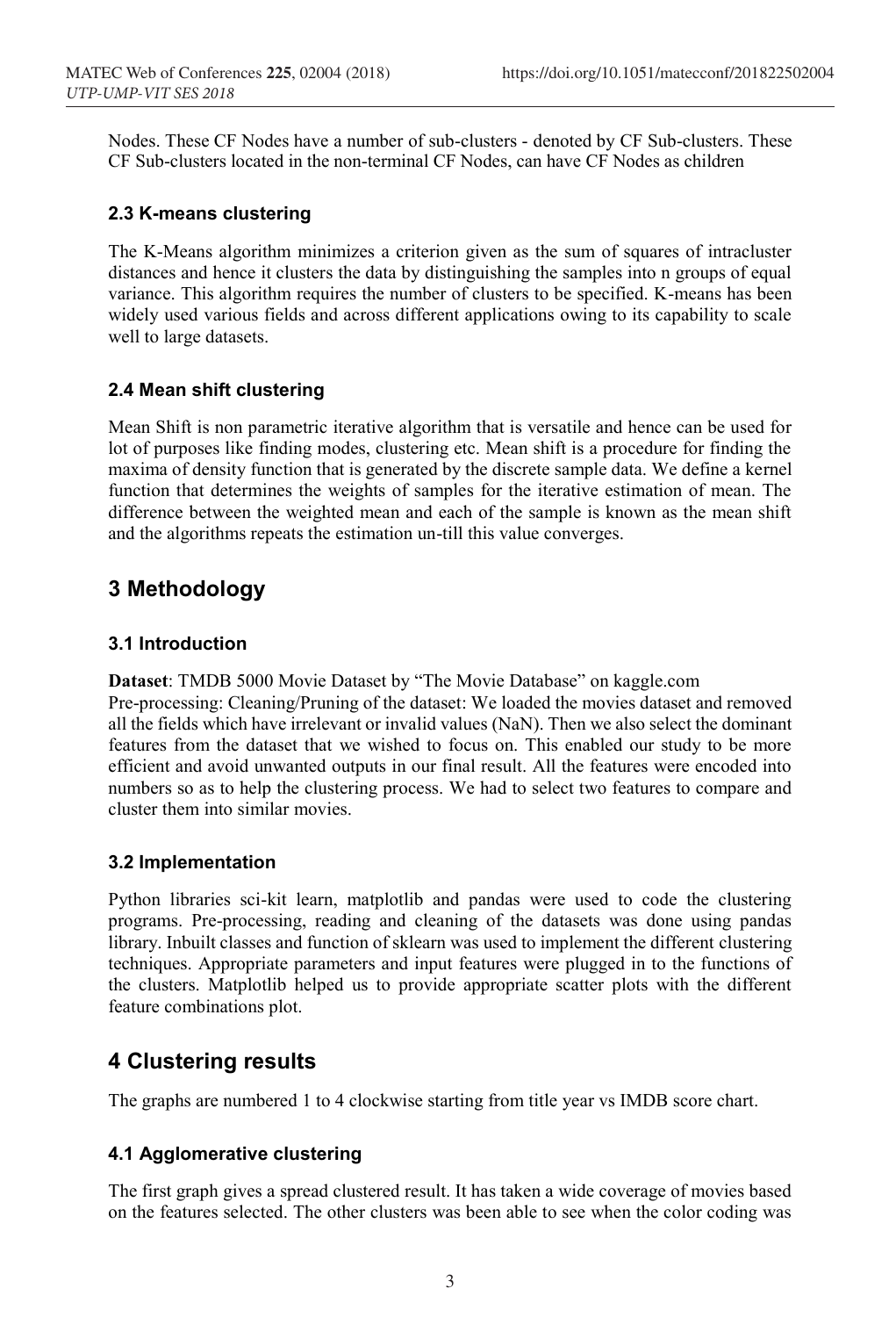changed. While, the second combination gave a more layered output and depended more on the popularity of cast in social media. The third combination didn't show desired results and gave poor clustering. From 4th and 2nd combinations, we can observe how the title year and the IMDB score shifted the clusters differently



**Fig. 1.** Agglomerative clustering results

### **4.2 Birch clustering**

The Balanced Iterative Reducing and Clustering using Hierarchies- BIRCH clustering provided similar results to the former with a distinctive difference in the 2nd graph; the clustering has taken a wider coverage area on the basis of the total Facebook likes of cast. In that manner, the results gave more variety of movies in one cluster itself. Similarly for the 3rd graph, clustering was found to be more 'thicker'. The 4th graph did not give satisfactory results and was not taken into consideration.



**Fig. 2.** Birch clustering results

### **4.3 K-means clustering**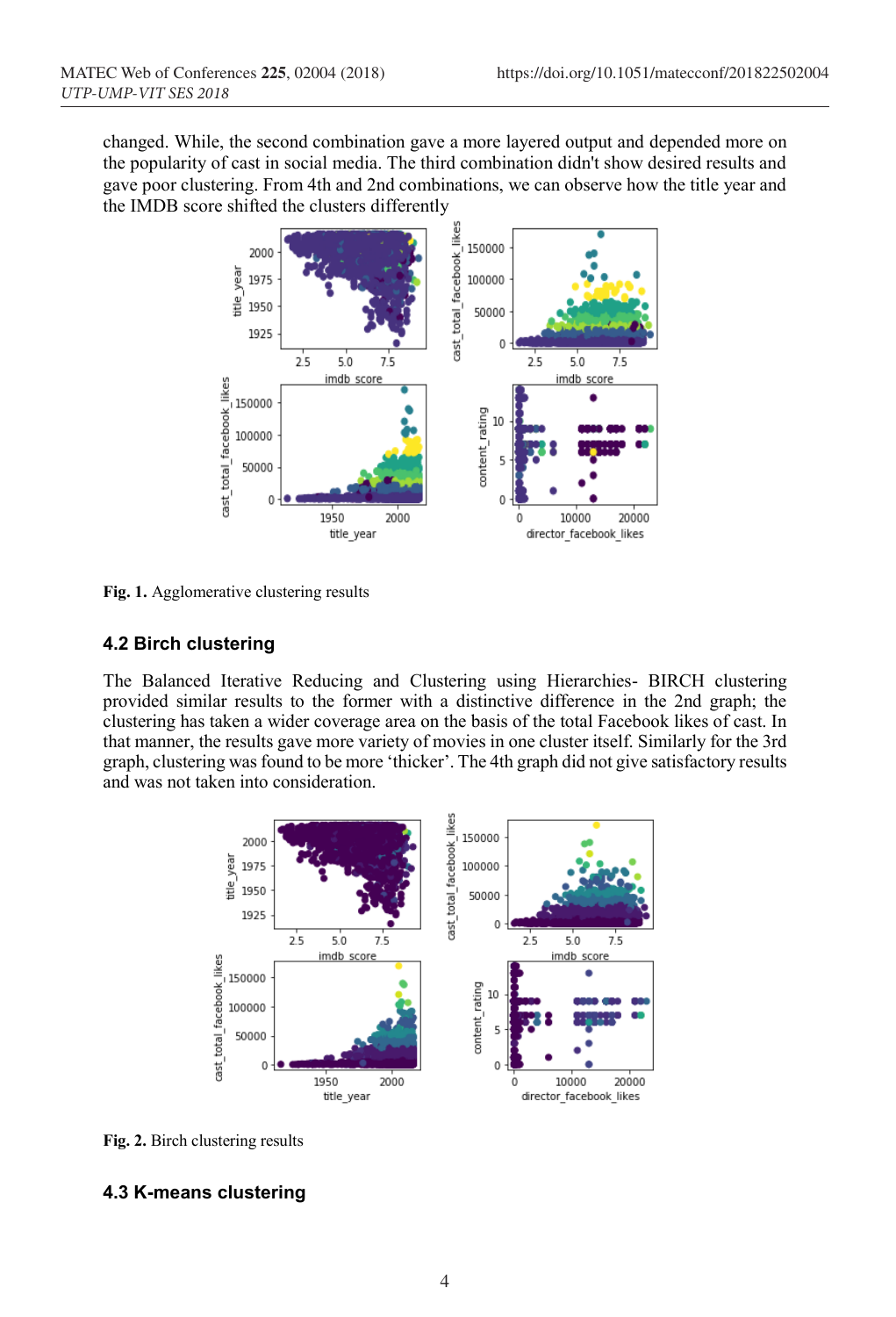This technique handled the stray data points in a more efficient way. It was able to group it to the most similar cluster. The clustering used here was more fine-tuned with 'thinner' cluster with respect to the total Facebook likes of cast and had used more number of clusters. The 4th graph again had undesirable results due to the ineffective selection of feature combinations.



**Fig. 3.** K-means clustering results

### **4.4 Mean shift clustering**

This produced the lowest quality of clusters with respect to the other algorithms in play. The stray data points were handled as different clusters altogether and hence providing a separate cluster with just 2 or 3 data points. Since in mean shift clustering, there was no need to define the number of clusters, the algorithm tended to take freedom to create more number of clusters in-turn giving sparsely populated clusters.



**Fig. 4.** Mean shift clustering results

# **4 Inferences**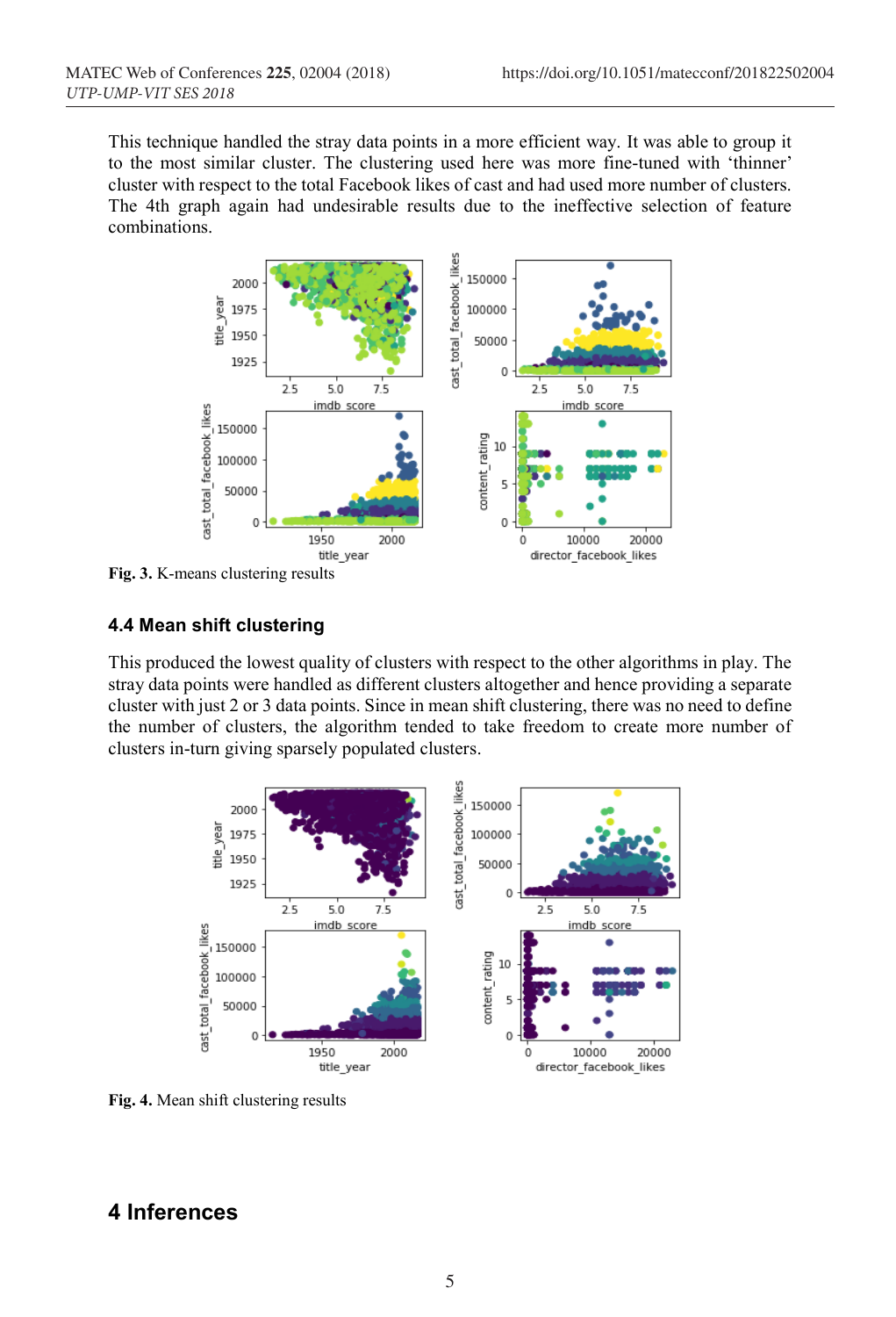| <b>Cluster ID</b>    | ID             | <b>Movie Title</b>                         |
|----------------------|----------------|--------------------------------------------|
| Cluster <sub>0</sub> | 11             | Superman Returns                           |
|                      | 32             | Iron Man 3                                 |
|                      | 46             | World War Z                                |
|                      | 50             | The Great Gatsby                           |
|                      | 69             | Iron Man                                   |
| Cluster 1            | 1              | Pirates of the Caribbean: At World's End   |
|                      | 6              | Spider-Man 3                               |
|                      | 9              | Harry Potter and the Half-Blood Prince     |
|                      | 13             | Pirates of the Carribean: Dead Man's Chest |
|                      | 14             | The Lone Ranger                            |
| Cluster <sub>2</sub> | 3              | The Dark Knight Rises                      |
|                      | 8              | Avengers: Age of Ultron                    |
|                      | 17             | The Avengers                               |
|                      | 33             | Alice in Wonderland                        |
|                      | 38             | Oz the Great and Powerful                  |
| Cluster 3            | 5              | John Carter                                |
|                      | $\overline{7}$ | Tangled                                    |
|                      | 12             | Quantum of Solace                          |
|                      | 30             | Skyfall                                    |
|                      | 49             | Jack the Giant Slayer                      |

**Table 1.** Some of the clustered data after K-means clustering

Table 1 shows a sample of five movie titles from each cluster formed by K-Means clustering. It can be observed that action movies such as "Iron Man" and "World War Z" have been clustered together (cluster 0) and superhero movies such as Batman, Man of Steel and the Amazing Spider-Man were clustered together. (cluster 5).

 This paper depicts the results of experimenting and analyzing the effects of the common clustering techniques on the selected dataset of movies. The scenario of usage- for movie recommendation system proved to give a better scope of usage for unsupervised learning as the liking of a movie to oneself is ambiguous and may vary from person to person. Some movies (stray data points) which were totally different from the major clusters were handled differently by different algorithms and was analyzed briefly. The feature combinations gave different outputs and were able to obtain similar movies depending on those attributes which the user could choose from.

Inferences obtained:

• Achieved good similarity results without using Deep CNN and other Energy intensive algorithms by using clustering techniques.

• In K Means clustering, the output clusters differ every time we run the algorithm as we begin with a random choice of cluster. On the contrary, in Hierarchical clustering, the results are reproducible in each run.